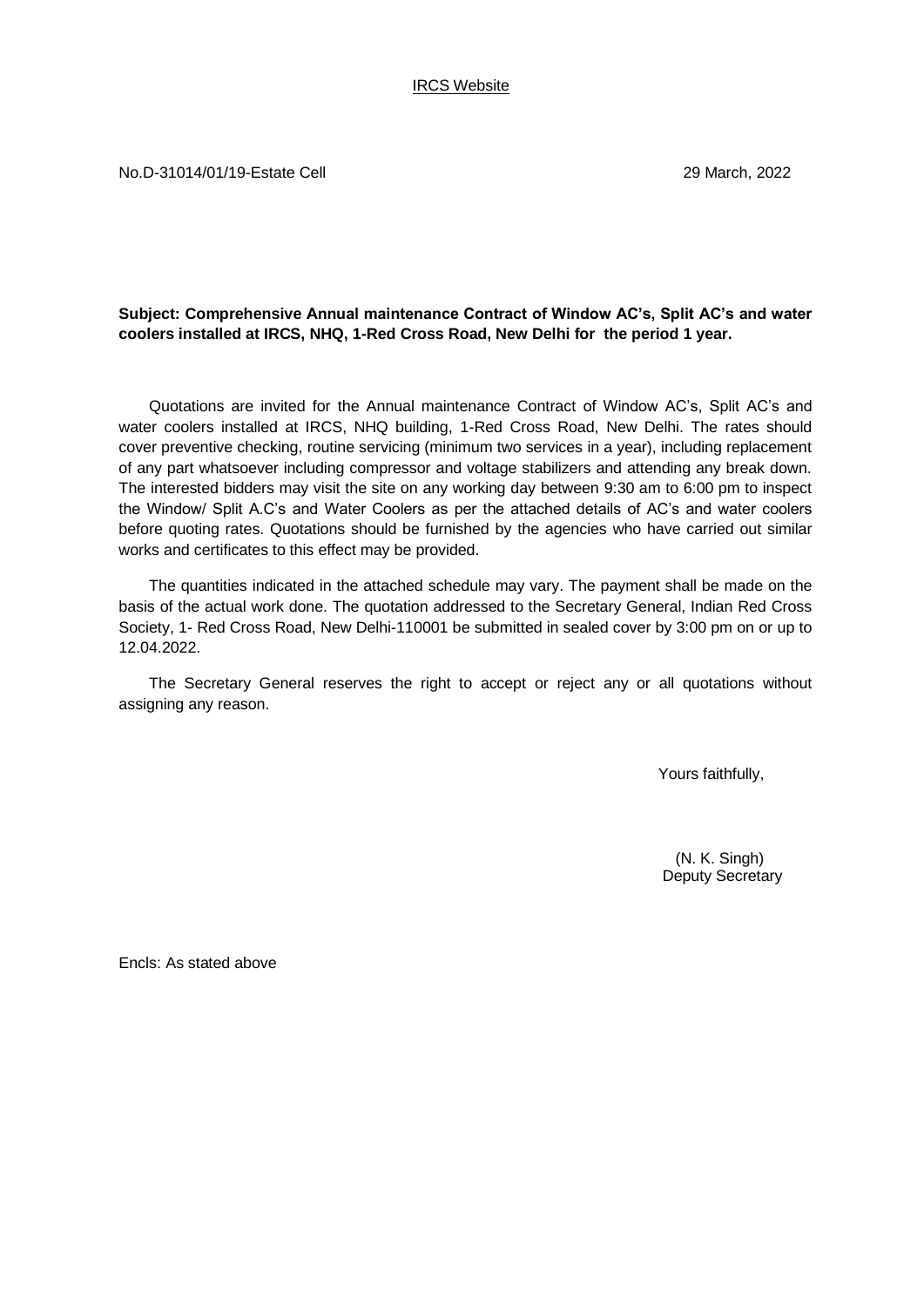## Indian Red Cross Society **Schedule of Quantities**

## **Name of work : Comprehensive Annual Maintenance Contract of Window / Split AC's and Water Coolers installed at Indian Red Cross Society, NHQ, 1- Red Cross Road, New Delhi.**

| S. No. | Type & Capacity<br>of AC's | <b>Total Unit</b> | Unit | Rate   |       | Amount |
|--------|----------------------------|-------------------|------|--------|-------|--------|
|        |                            |                   |      | Figure | Words | (Rs)   |
| 1.     | Split 1 Ton                | 01Number          | Each |        |       |        |
| 2.     | Split 1.5 Ton              | 28 Numbers        | Each |        |       |        |
| 3.     | Split 2 Ton                | 01 Number         | Each |        |       |        |
| 4.     | Split 3 Ton                | 01 Number         | Each |        |       |        |
| 5.     | <b>Water Cooler</b>        | 02 Numbers        | Each |        |       |        |
|        |                            |                   |      | Total  |       |        |

 Deputy Secretary IRCS, NHQ